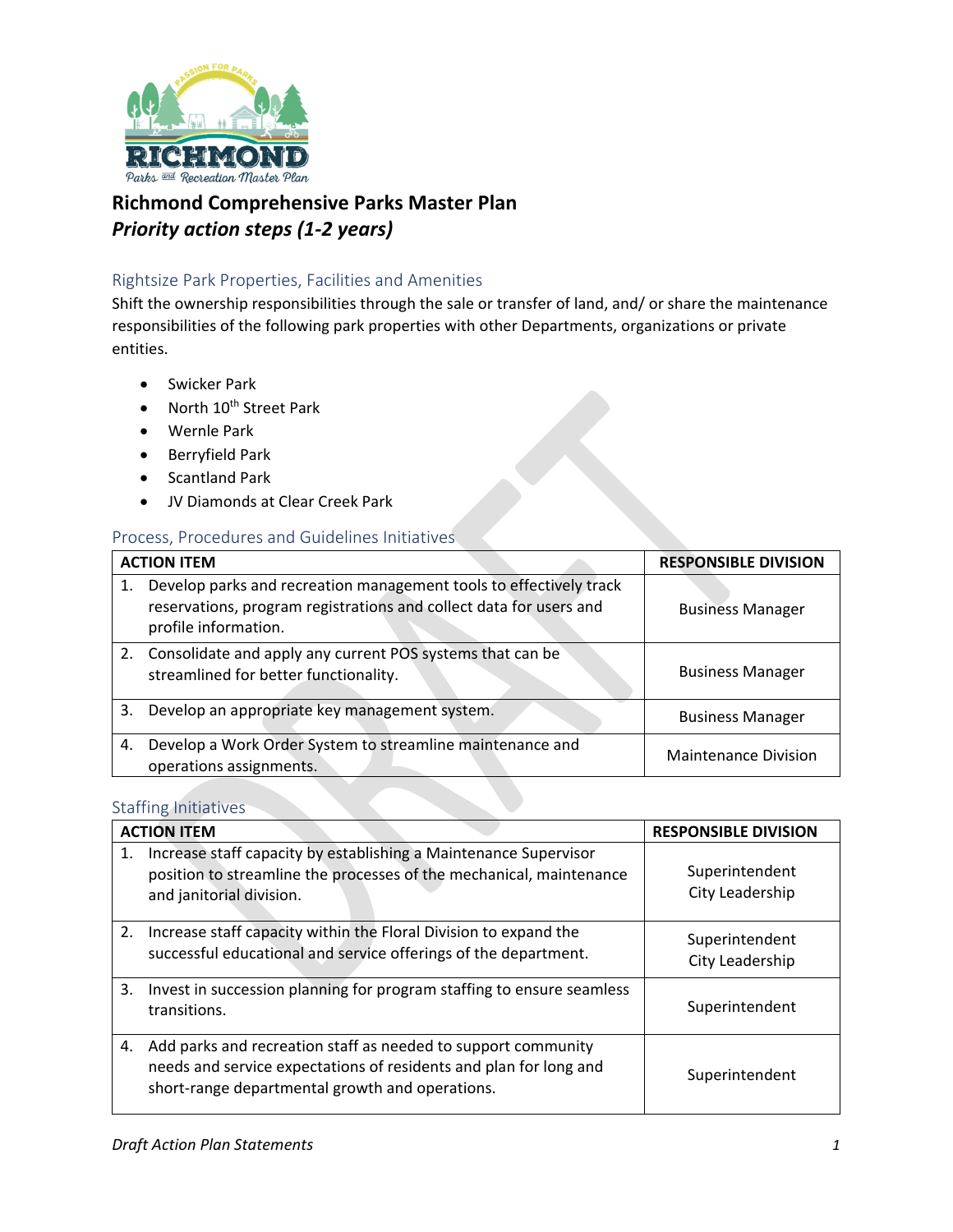

# **Richmond Comprehensive Parks Master Plan**  *Priority action steps (1-2 years)*

| 5. Continue to invest in staff training and development to increase                                                  |                |
|----------------------------------------------------------------------------------------------------------------------|----------------|
| dependability, stay current with trends and encourage cooperation<br>and communication between department divisions. | Superintendent |

#### Marketing and Communications Initiatives

| <b>ACTION ITEM</b>                                                                                                                              | <b>RESPONSIBLE DIVISION</b>   |
|-------------------------------------------------------------------------------------------------------------------------------------------------|-------------------------------|
| Rebrand the Richmond Senior Community Center and offer a range of<br>intergenerational activities to encourage community residents to<br>visit. | <b>Senior Center Division</b> |

### Planning and Advocacy Initiatives

|    | <b>ACTION ITEM</b>                                                                                                                                                                                                                                     | <b>RESPONSIBLE DIVISION</b>                                    |
|----|--------------------------------------------------------------------------------------------------------------------------------------------------------------------------------------------------------------------------------------------------------|----------------------------------------------------------------|
| 1. | Establish a comprehensive wayfinding signage plan for the parks<br>system and implement signage improvements within each of the<br>City's park facilities. Signage should include welcome, directional and<br>mile markers as appropriate to the site. | Superintendent<br>City Leadership                              |
|    | 2. Establish a Parks and Recreation Comprehensive Maintenance<br>Management Plan to identify improvements to maintenance<br>practices, necessary equipment needs and improvements to internal<br>procedures.                                           | <b>Assistant Superintendent</b><br><b>Maintenance Division</b> |
|    | 3. Conduct a Farmers Market Strategic Plan to identify ways to expand<br>and strengthen the Farmers Market program.                                                                                                                                    | Superintendent<br><b>Recreation Division</b>                   |
|    | 4. Create a Comprehensive Tree Inventory to determine the proper<br>planting, maintenance and removal of trees on park property.                                                                                                                       | <b>Floral Division</b>                                         |

### Collaborations and Partnership Initiatives

|    | <b>ACTION ITEM</b>                                                                                                                                              | <b>RESPONSIBLE DIVISION</b>                    |
|----|-----------------------------------------------------------------------------------------------------------------------------------------------------------------|------------------------------------------------|
|    | Develop a comprehensive partnership agreement with City legal<br>involvement.                                                                                   | Superintendent<br><b>City Legal Department</b> |
| 2. | Keep an accurate record of department partners and volunteers that<br>includes names, contact information, project/ program names and<br>year of participation. | <b>Business Manager</b>                        |